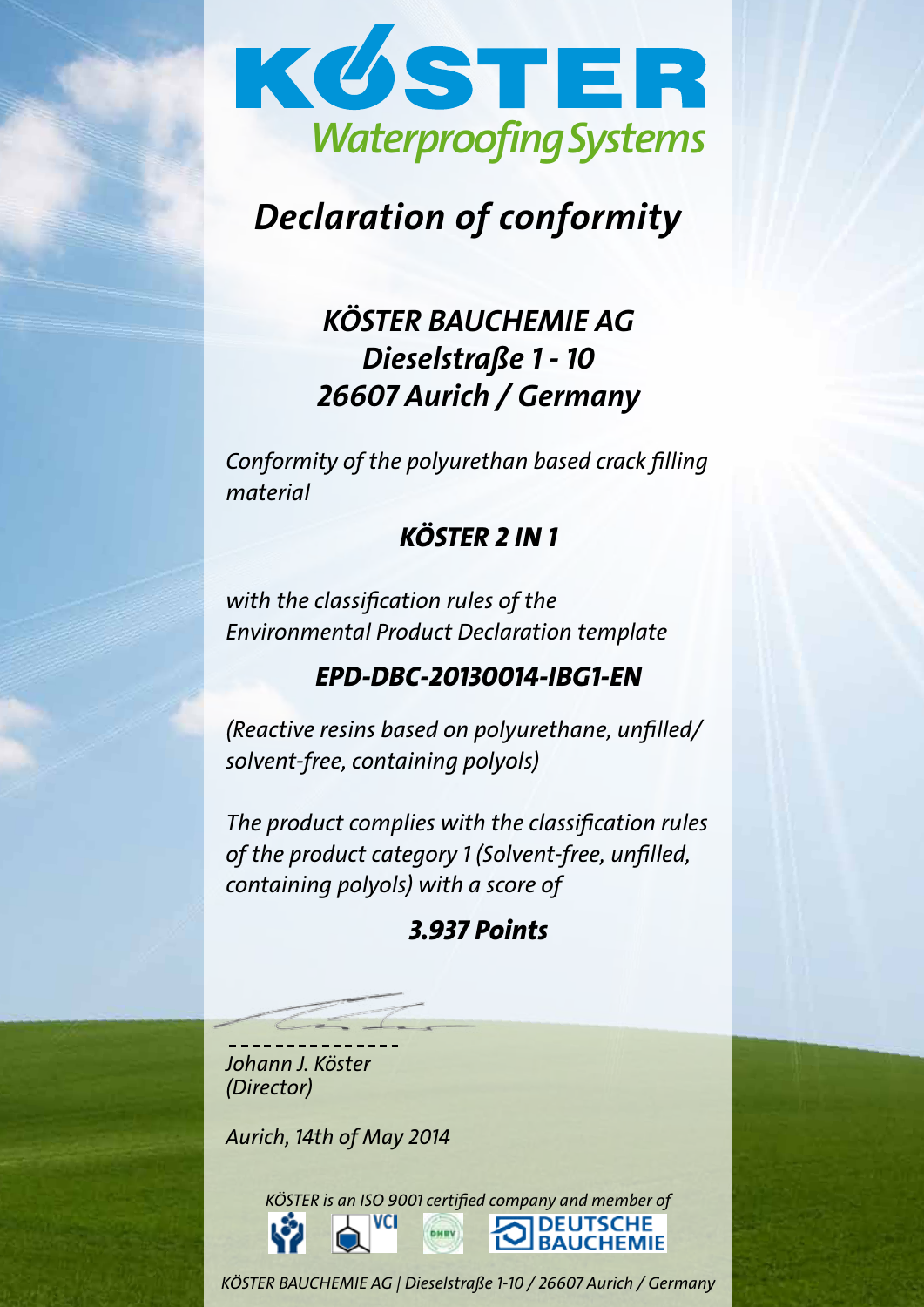## **ENVIRONMENTAL PRODUCT DECLARATION**

in accordance with ISO 14025 and EN 15804

| <b>Declaration holder</b> | Deutsche Bauchemie e.V.                                   |
|---------------------------|-----------------------------------------------------------|
|                           | Industrieverband Klebstoffe e.V.                          |
|                           | Verband der deutschen Lack- und Druckfarbenindustrie e.V. |
| Publisher                 | Institute Construction and Environment e.V. (IBU)         |
| Programme holder          | Institute Construction and Environment e.V. (IBU)         |
| <b>Declaration number</b> | EPD-DBC-20130014-IBG1-EN                                  |
| <b>Issue date</b>         | 15.05.2013                                                |
| Valid until:              | 14.05.2018                                                |

**Reactive resins based on polyurethane, unfilled/solventfree, containing polyols Deutsche Bauchemie e.V. (DBC) Industrieverband Klebstoffe e.V. (IVK) Verband der deutschen Lack- und Druckfarbenindustrie e.V. (VdL)**



**www.bau-umwelt.com / https://epd-online.com**

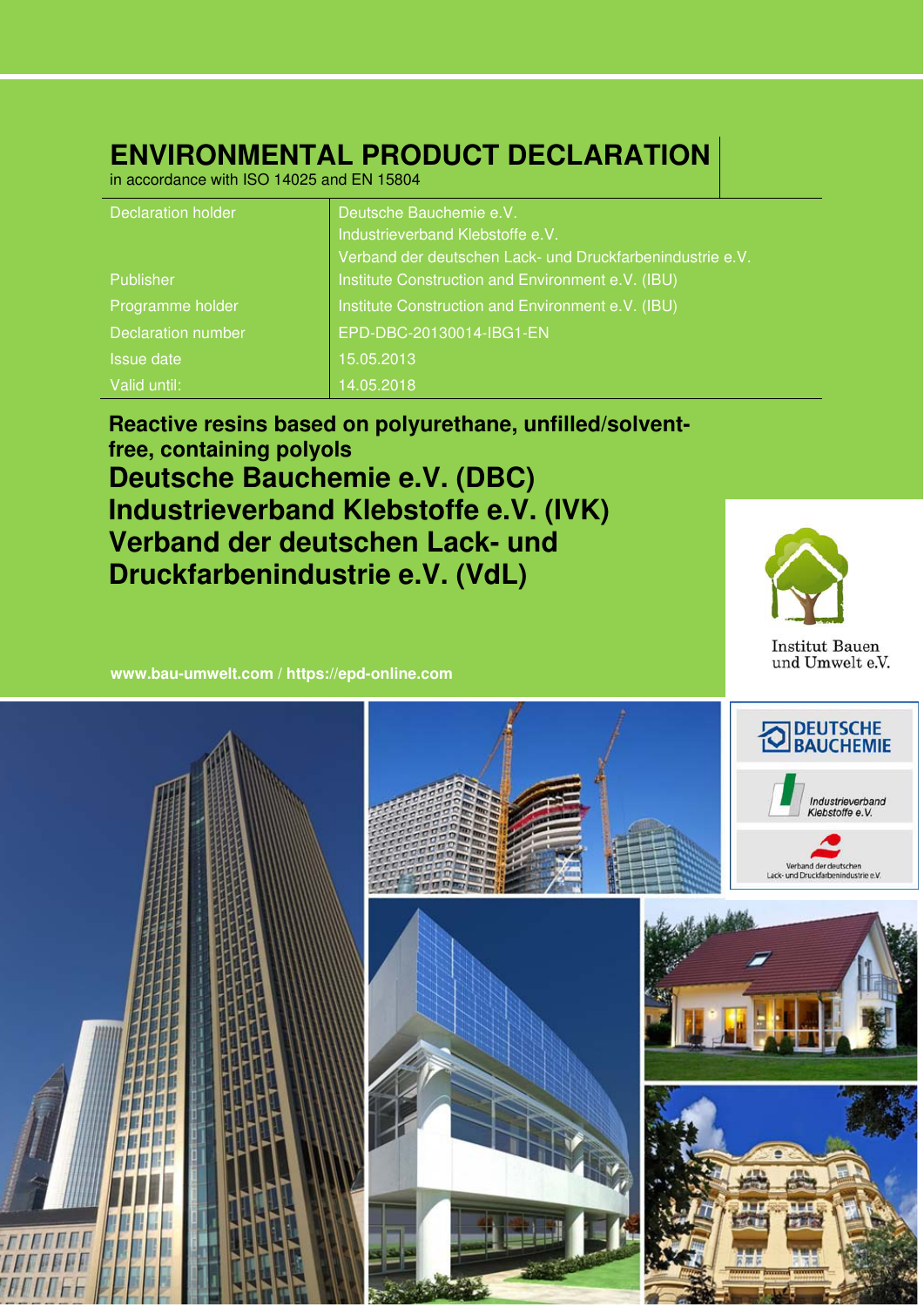

## **Deutsche Bauchemie e.V. Industrieverband Klebstoffe e.V. Verband der deutschen Lack- und Druckfarbenindustrie e.V.**

#### **Programme holder**

IBU - Institut Bauen und Umwelt e.V. Rheinufer 108 D-53639 Königswinter

## **Reactive resins based on polyurethane, unfilled/solvent-free, containing polyols**

**Owner of the Declaration**  Deutsche Bauchemie e.V. Mainzer Landstrasse 55 60329 Frankfurt

Industrieverband Klebstoffe e.V. Völklinger Strasse 4 40219 Düsseldorf

Verband der deutschen Lack- und Druckfarbenindustrie e.V. Mainzer Landstrasse 55 60329 Frankfurt

**Declaration number**  EPD-DBC-20130014-IBG1-E

#### **This Declaration is based on the Product Category Rules:**

Reactive resin products, 10-2012 (PCR tested and approved by the independent Expert Committee (SVA))

**Issue date** 

15.05.2013

**Valid until:**  14.05.2018

Wirermannes

Prof. Dr.-Ing. Horst J. Bossenmayer

Prof. Dr.-Ing. Hans-Wolf Reinhardt (Chairman of the Expert Committee (SVA))

## **2. Product**

## **2.1 Product description**

#### *Reactive resins based on polyurethane, unfilled/solvent-free*

These single- or two-component reactive resins are manufactured using polyols (based on mineral oil or from sustainable raw materials) and isocyanates. They fulfil manifold, often specific, tasks in the construction, furnishing and repair of buildings. Using reactive resins based on polyurethane, unfilled/solvent-free, decisively improves the fitness for use of structures and significantly extends their service lives.

#### **Declared product/unit**

1 kg reactive resin based on polyurethane, unfilled/solvent-free, containing polyols; density 0.85 - 1.25 g/cm³

#### **Area of applicability:**

This validated Declaration entitles the holder to bear the symbol of the Institut Bauen und Umwelt e.V. It exclusively applies for the product groups referred to for plants in Germany and for a period of five years from the date of issue. It involves an association EPD where the product displaying the highest environmental impact in a group was selected for calculating the Life Cycle Assessment. The members of the associations are shown on the association Web sites. The holder of the Declaration is liable for the information and evidence on which it is based; IBU has no liability with regard to manufacturer's information, LCA data and evidence.

#### **Verification**



Dr.-Ing. Ivo Mersiowsky Independent auditor appointed by the SVA

The product displaying the most environmental impacts was applied as a representative product for calculating the Life Cycle Assessment results.

#### **2.2 Application**

Reactive resins based on polyurethane, unfilled/solvent-free, are used for the following applications:

#### *Module 1:*

*Reactive resins for protecting and repairing concrete structures*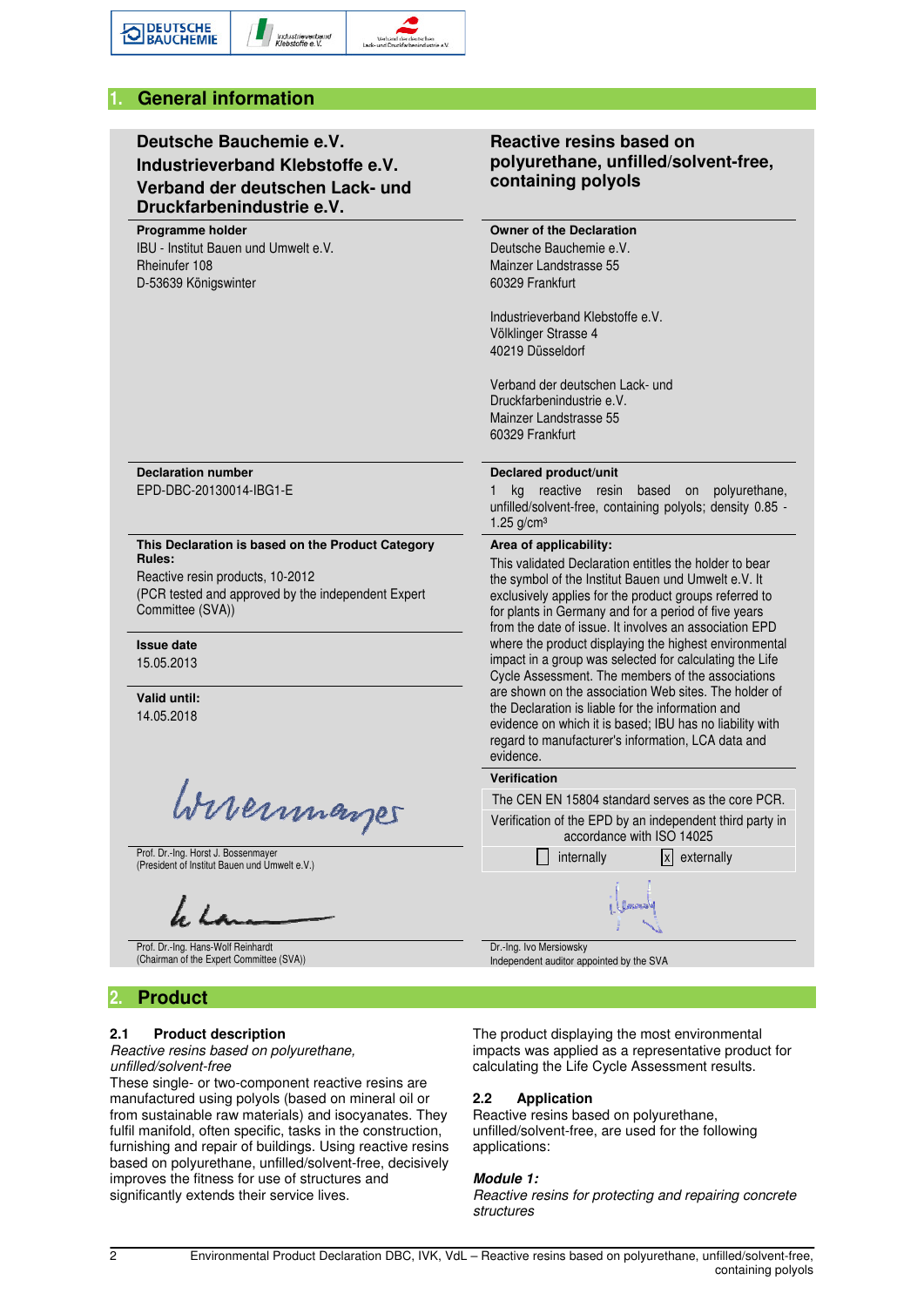

Products for **surface protection of concrete**, for increasing the durability of concrete and reinforced concrete structures as well as for new concrete and for maintenance and repair work (requirements 1.1), products for **structural bonding** of strengthening materials to an existing concrete structure (requirements 1.2) and products **for concrete injection** for filling cracks, voids and interstices in concrete (requirements 1.3)

#### *Module 2:*

*Liquid-applied roof waterproofing kits*

Reactive resins for waterproofing roof constructions which are applied on site

#### *Module 3:*

*Reactive resins for liquid-applied bridge deck waterproofing kits*

Products for liquid-applied waterproofing for use on concrete bridge decks

#### *Module 4:*

*Reactive resins as adhesive for tiles*

Tile adhesives for internal and external tile installations on walls, floors and ceilings

#### *Module 5:*

*Reactive resins for watertight covering kits* Products for waterproofing floors and/or walls in wet rooms inside buildings

#### *Module 6:*

*Reactive resins for liquid applied waterproofing for buildings*

Liquid plastics for waterproofing buildings *Module 7:*

*Screed material and floor screeds* 

Products for screed / synthetic resin screed for use in floor constructions

#### *Module 8:*

*Adhesives and sealants*

Reactive resins for use as:

- Structural and repair adhesives
- Surface and joint sealants

Applications in accordance with the manufacturer's technical documentation / declaration of performance / declaration of conformity

#### *Module 9:*

*Reactive resins for waterproofing concrete components or masonry and for pre-treating mineral substrates such as screed or concrete floors prior to flooring, parquet and tile work*

Applications in accordance with the manufacturer's technical documentation / declaration of performance / declaration of conformity

#### *Module 10:*

*Reactive resins for visual design of concrete components*

Products for usually coloured design of concrete with simultaneous, unspecific surface protection and improved permanence of concrete and reinforced concrete surfaces. The same applies for other mineral substrates such as plaster, stone and masonry, for example.

Owing to the currently higher material price of polyurethane and poorer adhesion to critical partial areas (such as glass and metal components) in components, only the final coating is often applied based on polyurethane in multiple-layer applications and one or more layers of epoxy resin applied beforehand.

### **2.3 Technical data**

#### *Module 1:*

*Reactive resins for protecting and repairing concrete structures* 

The minimum requirements of DIN EN 1504 "Products and systems for the protection and repair of concrete structures – Definitions, requirements, quality control and evaluation of conformity" must be maintained. These are:

1.1 **Surface protection systems** for concrete - Requirements on performance characteristics for all intended uses in accordance with EN 1504-2:2005-01, Tables 1 and 5:

Permeability to CO<sub>2</sub> (EN 1062-6:2002)

Water vapour permeability (EN ISO 7783-1/-2:2012-02)

Capillary absorption and permeability to water (EN 1062-3:2008-04)

Adhesion strength by pull off test (EN 1542:1999-07).

1.2 Products for **structural bonding** *–* Performance characteristics for all intended uses in accordance with Tables 3.1 and 3.2 (manufacturer's declaration of conformity / declaration of performance).

1.3 **Products for concrete injection** for filling cracks, voids and interstices in concrete - requirements *on performance characteristics for all intended uses* in accordance with EN 1504-5, Table 3

 - Injectability (EN 1771:2004-11) - Viscosity (EN ISO 3219:1994-10)

Other performance characteristics in accordance with the manufacturer's technical documentation / declaration of performance / declaration of conformity

#### *Module 2:*

*Liquid-applied roof waterproofing kits* The minimum requirements of ETAG 005:2005-02 "Guideline for the European technical approval for liquid-applied roof waterproofing kits" must be maintained.

The performance characteristics must be indicated in accordance with the European Technical Approval (ETA, No.).

#### *Module 3:*

*Liquid-applied bridge deck waterproofing kits* 3.1 The requirements of ZTV ING Part 7, section 3 (ZTV BEL-B Part 3) must be maintained. The minimum requirements of ETAG 033:2010-09 "Guideline for the European technical approval for liquid-applied bridge deck waterproofing kits" must be maintained.

The performance characteristics must be indicated in accordance with the European Technical Approval (ETA, No.).

#### *Module 4:*

*Adhesive for tiles* The minimum requirements of DIN EN 12004:2012-09 "Adhesives for tiles - Requirements, evaluation of conformity, classification and designation" must be

maintained. These are: - Initial shear adhesion strength (EN 12003:2009-01)

 - Shear adhesive strength after water immersion (EN 12003:2009-01)

Open time: tensile adhesion strength (EN 138921346:2007-11)

Other performance characteristics in accordance with the manufacturer's technical documentation / declaration of performance / declaration of conformity

#### *Module 5:*

*Watertight covering kits*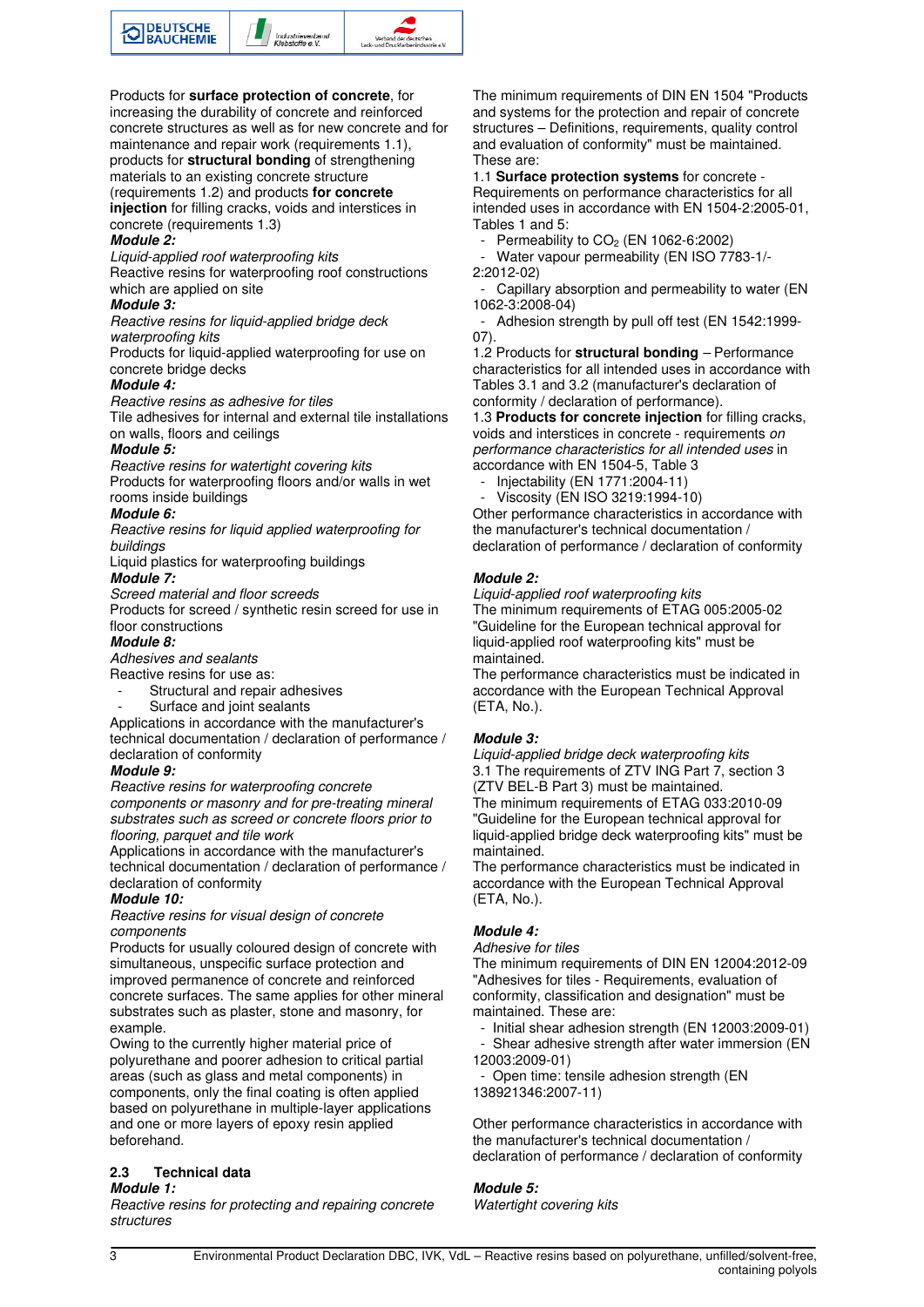

5.1 The minimum requirements of ETAG 022:2007-07 "Guideline for the European Technical Approval of watertight covering kits for wet room floors and/or walls" must be maintained.

The performance characteristics must be indicated in accordance with the European Technical Approval (ETA, No.).

5.2 The minimum requirements of the "Testing principles for granting a general building authority approved test certificate for liquid applied waterproofing materials used in conjunction with tiles

and paving. Part 1: Liquid waterproofing materials (PG-AIV-F)" must be maintained.

The characteristics in accordance with the "Testing principles for granting a general building authority approved test certificate for waterproofing materials used in conjunction with tiles and paving . Part 1: Liquid waterproofing materials (PG-AIV-F)" must be indicated.

#### *Module 6:*

*Liquid applied waterproofing for buildings*

The minimum requirements of the "Testing principles for granting a general building authority approved test certificate for waterproofing buildings with liquid plastics" must be maintained.

The characteristics for the proof of applicability must be indicated in accordance with the "Testing principles for granting a general building authority approved test certificate for waterproofing buildings with liquid applied plastics".

#### *Module 7:*

*Screed material and floor screeds*

The minimum requirements of EN 13813 "Screed material and floor screeds – Screed materials – Properties and requirements" must be maintained. For synthetic resin screeds, these are:

Bond strength (EN 13892-8)

Reaction to fire (EN 13501-1)

Other performance characteristics in accordance with the manufacturer's technical documentation / declaration of performance / declaration of conformity

#### *Module 8:*

*Adhesives and sealants*

Performance characteristics in accordance with the manufacturer's technical documentation / declaration of performance / declaration of conformity

#### *Module 9:*

*Reactive resins for waterproofing concrete components or masonry and for pre-treating mineral substrates such as screed or concrete floors prior to flooring, parquet and tile work*

At least the following requirements must be fulfilled:

| Characteris-<br>tic | Standard                | Unit               | Value       |
|---------------------|-------------------------|--------------------|-------------|
| Viscosity           | EN ISO 3219:<br>1994-10 | Pa·s               | < 100       |
| Shore<br>hardness A | DIN 53505:<br>2008-08   |                    | $15 - 100$  |
| Shore<br>hardness D | DIN 53505:<br>2008-08   |                    | $5 - 95$    |
| Density             | EN ISO 2811:<br>2011-06 | kq/dm <sup>3</sup> | $0.7 - 1.8$ |

Other performance characteristics in accordance with the manufacturer's technical documentation / declaration of performance / declaration of conformity

#### *Module 10:*

*Reactive resins for visual design of concrete components*

Physical data on the coating material and/or coating must be indicated in accordance with the respective product standards; these can include, for example:

- Viscosity EN ISO 3219:1994-10
- Density EN ISO 2811:2011-06 - Pendulum damping ISO 1522:2007-04
- Reaction to fire EN 13501-1:2010-01
- Tensile strength EN 13892-8:2003-02

Other Performance characteristics in accordance with the manufacturer's technical documentation / declaration of performance / declaration of conformity

#### **2.4 Placing on the market / Application rules**  *Module 1:*

*Reactive resins for protecting and repairing concrete components* 

A prerequisite for placing the product on the market and application in Germany is the CE marking of the products.

Before 30 June 2013, the legal basis for this is represented by Council Directive 89/106/EEC; as of 1 July 2013, Directive (EU) no. 305/2011 of the European Parliament and Council (ABl. I 88/5 dated 4.4.2011) shall apply in national law along with the respective implementation guidelines. Construction products placed on the market prior to 1 July 2013 in compliance with Directive 89/106/EEC are regarded as being conformant with Directive (EU) no.305/2011. CE marking based on Directive 89/106/EEC confirms conformity with the technical specifications. This is the DIN EN 1504 ~ "Products and systems for the protection and repair of concrete structures". CE marking in accordance with Directive (EU) no. 305/2011 confirms conformity with its declared performance.

As for the rest, the provisions in Part II of the list of technical building regulations shall apply.

#### *Module 2:*

*Liquid-applied roof waterproofing kits* A prerequisite for placing the product on the market and application in Germany is the CE marking of the products.

Before 30 June 2013, the legal basis for this is represented by Council Directive 89/106/EEC; as of 1 July 2013, Directive (EU) no. 305/2011 of the European Parliament and Council (ABl. I 88/5 dated 4.4.2011) shall apply in national law along with the respective implementation guidelines. Construction products placed on the market prior to 1 July 2013 in compliance with Directive 89/106/EEC are regarded as being conformant with Directive (EU) no.305/2011. CE marking based on Directive 89/106/EEC confirms conformity with the technical specifications. This is the ETAG 005:2005-02 "Guideline for the European technical approval for liquid-applied roof waterproofing kits".

CE marking in accordance with Directive (EU) no. 305/2011 confirms conformity with its declared performance.

As for the rest, the provisions in Part II of the list of technical building regulations shall apply.

#### *Module 3:*

*Liquid-applied bridge deck waterproofing kits* Before 30 June 2013, the legal basis for this is represented by Council Directive 89/106/EEC; as of 1 July 2013, Directive (EU) no. 305/2011 of the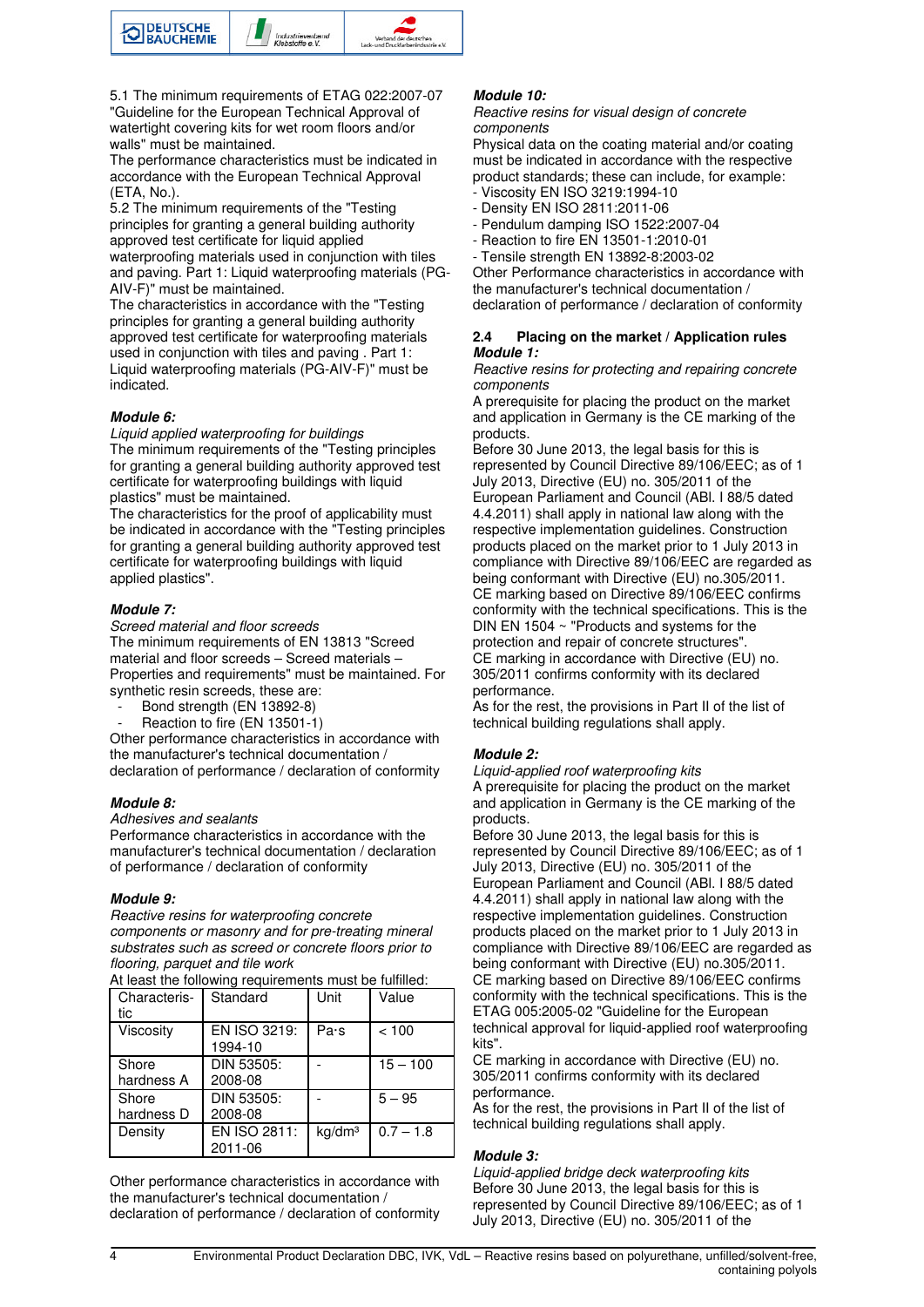

European Parliament and Council (ABl. I 88/5 dated 4.4.2011) shall apply in national law along with the respective implementation guidelines. Construction products placed on the market prior to 1 July 2013 in compliance with Directive 89/106/EEC are regarded as being conformant with Directive (EU) no.305/2011. CE marking based on Directive 89/106/EEC confirms conformity with the technical specifications. This is the ETAG 033:2010-07 "Guideline for the European technical approval for liquid-applied bridge deck waterproofing kits".

CE marking in accordance with Directive (EU) no. 305/2011 confirms conformity with its declared performance.

As for the rest, the provisions in Part II of the list of technical building regulations shall apply. Special applications can also be regulated in accordance with ZTV ING.

#### *Module 4:*

#### *Adhesives for tiles*

A prerequisite for placing the product on the market and application in Germany is the CE marking of the products.

Before 30 June 2013, the legal basis for this is represented by Council Directive 89/106/EEC; as of 1 July 2013, Directive (EU) no. 305/2011 of the European Parliament and Council (ABl. I 88/5 dated 4.4.2011) shall apply in national law along with the respective implementation guidelines. Construction products placed on the market prior to 1 July 2013 in compliance with Directive 89/106/EEC are regarded as being conformant with Directive (EU) no.305/2011. CE marking based on Directive 89/106/EEC confirms conformity with the technical specifications. This is DIN EN 12004 ~ "Adhesives for tiles - Requirements, evaluation of conformity, classification and designation".

CE marking in accordance with Directive (EU) no. 305/2011 confirms conformity with its declared performance.

As for the rest, the provisions in Part II of the list of technical building regulations shall apply.

#### *Module 5:*

*Watertight covering kits Module 5.1:* 

A prerequisite for placing the product on the market and application in Germany is the CE marking of the products.

Before 30 June 2013, the legal basis for this is represented by Council Directive 89/106/EEC; as of 1 July 2013, Directive (EU) no. 305/2011 of the European Parliament and Council (ABl. I 88/5 dated 4.4.2011) shall apply in national law along with the respective implementation guidelines. Construction products placed on the market prior to 1 July 2013 in compliance with Directive 89/106/EEC are regarded as being conformant with Directive (EU) no.305/2011. CE marking based on Directive 89/106/EEC confirms conformity with the technical specifications. This is the ETAG 022:2005-02 "Guideline for the European technical approval for watertight covering kits for wet room floors and or walls".

CE marking in accordance with Directive (EU) no. 305/2011 confirms conformity with its declared performance.

As for the rest, the provisions in Part II of the list of technical building regulations shall apply.

#### *Module 5.2:*

A prerequisite for application in Germany is the marking of the products with the mark of conformity (Ü symbol) based on a general building authority test certificate (abP) in accordance with Building Regulation List A, Part 2, consec. no. 2.50.

#### *Module 6:*

*Liquid applied waterproofings for buildings* A prerequisite for application in Germany is the marking of the products with the mark of conformity (Ü symbol) based on a general building authority test certificate (abP) in accordance with Building Regulation List A, Part 2, consec. no. 2.51.

#### *Module 7:*

*Screed material and floor screeds* A prerequisite for placing the product on the market and application in Germany is the CE marking of the products.

Before 30 June 2013, the legal basis for this is represented by Council Directive 89/106/EEC; as of 1 July 2013, Directive (EU) no. 305/2011 of the European Parliament and Council (ABl. I 88/5 dated 4.4.2011) shall apply in national law along with the respective implementation guidelines. Construction products placed on the market prior to 1 July 2013 in compliance with Directive 89/106/EEC are regarded as being conformant with Directive (EU) no.305/2011. CE marking based on Directive 89/106/EEC confirms conformity with the technical specifications. This is the DIN EN 13813 "Screed material and floor screeds – Screed materials – Properties and requirements". CE marking in accordance with Directive (EU) no. 305/2011 confirms conformity with its declared performance.

As for the rest, the provisions in Part II of the list of technical building regulations shall apply.

#### *Module 8:*

#### *Adhesives and sealants*

Applications in accordance with the manufacturer's technical documentation / declaration of performance / declaration of conformity

#### **Module 9:**

*Reactive resins for waterproofing concrete components or masonry and for pre-treating mineral substrates such as screed or concrete floors prior to flooring, parquet and tile work*

The DIN 18356:2012-10 and DIN 18365:2012-09 or comparable national or international rules (see CEN/TS 14472:2003-10, Parts 1-4 and CEN/TS 15717:2008-07) are of relevance for carrying out parquet and flooring work.

Special applications in accordance with the manufacturer's technical documentation / declaration of performance / declaration of conformity

#### *Module 10:*

#### *Reactive resins for visual design of concrete components*

If available, the respective standard and/or general technical approval or comparable national or international regulation must be indicated. Special applications in accordance with the manufacturer's technical documentation / declaration of performance / declaration of conformity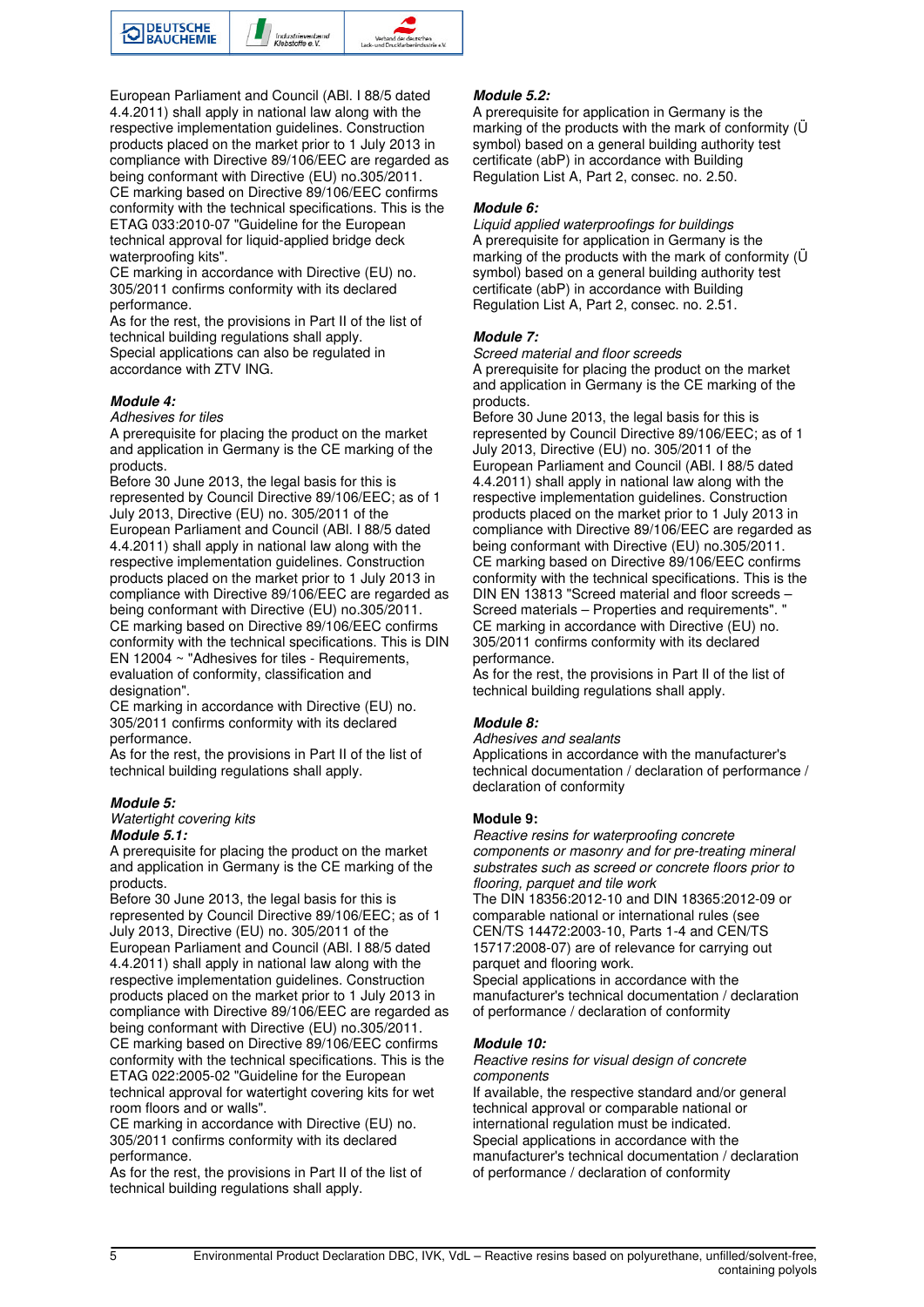

#### **2.5 Delivery status**

Liquid or pasty in containers made of tinplate or plastic appropriately prepared in separate or combi-containers for the practical mixing ratio. One kg of product in individual containers. Sealants in plastic cartridges and poly-tube bags made of foil compound materials. Typical container sizes contain 10 to 25 kg of material; for more extensive applications, vats containing approx. 200 kg or IBCs containing more than 1 tonne are also used.

A ratio of 1:2 for tinplate to plastic packaging was assumed for the Life Cycle Assessment.

#### **2.6 Base materials / Auxiliaries**

The reactive resins based on polyurethane, unfilled/solvent-free, usually comprise resin and curing agent components. The resin component contains polyether and/or polyester polyols (based on mineral oil or from sustainable raw materials). Curing takes place after installation on site and using the curing component. This involves the use of homologues, prepolymers and polymers based on MDI, TDI, HDI or IPDI. The components can contain auxiliaries such as accelerators, catalysts, wetting agents, foam regulators and viscosity regulators for fine-tuning the product features (application or marketing restrictions must be adhered to).

The resin and curing agent mixing ratio is adjusted according to the stoichiometric requirements. Product curing commences directly after the components are mixed. There are also single-component products which cure in the presence of moisture without adding a resin component.

On average, the products covered by this EPD contain the following ranges of base materials and auxiliaries referred to:

Resin component: ~ 35-95% Curing agent component: ~ 5-65%

These ranges are average values and the composition of products complying with the EPD can deviate from these concentration levels in individual cases. More detailed information is available in the respective manufacturer's documentation (e.g. product data sheets).

In individual cases, it is possible that substances on the list of materials of particularly high concern for inclusion in Annex XIV of the REACH regulation are contained in concentrations exceeding 0.1%. If this is the case, this information can be found on the respective safety data sheet.

#### **2.7 Production**

The product components formulated are usually mixed from the ingredients in batch mode and packaged for delivery, whereby quality and environmental standards in accordance with DIN ISO 9001:2008-12 and the provisions outlined in the relevant regulations such as the Industrial Safety Regulation and Federal Pollution Control Act are adhered to.

### **2.8 Environment and health during production**

As a general rule, no other environmental protection measures other than those specified by law are necessary.

### **2.9 Product processing / Installation**

Reactive resins based on polyurethane, unfilled/solvent-free, are processed by trowelling/knifecoating or rolling, pouring, spraying or injection,

whereby health and safety measures (ventilation, respiratory equipment) are to be taken and consistently adhered to in accordance with the information on the safety data sheet and conditions on site. On account of their composition, solvent-free polyurethane products bear the GISCODE/Gisbau product code RU 1 or PU 40.

#### **2.10 Packaging**

A detailed description of packaging is provided in section 2.5. Empty containers and clean foils can be recycled.

Wooden reusable pallets are taken back by the building material trade (reusable pallets remunerated in the German deposit system) which returns them to the construction product manufacturer who in turn redirects them into the production process.

#### **2.11 Condition of use**

During the use phase, reactive resins based on polyurethane, unfilled/solvent-free, are cured and essentially comprise an inert three-dimensional network.

They are long-lasting products which protect our buildings in the form of adhesives, coatings or sealants as well as making an essential contribution towards their function and conservation of value.

#### **2.12 Environment and health during use**  *Option 1*

#### *Products for applications outside indoor areas with permanent stay of people*

During use, reactive resins based on polyurethane, unfilled/solvent-free, lose their reactive capacity and are inert.

No risks are known for water, air and soil if the products are used as designated.

## *Option 2*

#### *Products for applications inside indoor areas with permanent stay of people*

When used in indoor areas with permanent stay of people, evidence of the emission performance of construction products in contact with indoor air must be submitted. These can be in accordance with the following test schemes, for example: AgBB-VOC scheme, EMICODE® of the GEV (Gemeinschaft Emissionskontrollierte Verlegewerkstoffe, Klebstoffe und Bauprodukte e.V., Düsseldorf). No further influences by emissions on the environment and health are known.

#### **2.13 Reference service life**

Reactive resins based on polyurethane, unfilled/solvent-free, comply with a variety of, often

specific, tasks in the construction or refurbishment of building structures. They decisively improve the usability of building structures and significantly extend their original service lives.

The anticipated reference service life depends on the specific installation situation and the exposure associated with the product. It can be influenced by weathering as well as mechanical or chemical loads.

#### **2.14 Extraordinary effects**

#### **Fire**

Even without any special fire safety features, reactive resins based on polyurethane or SMP, filled or aqueous/solvent-free, comply with at least the requirements of DIN EN 13501-1 standard for fire classes  $E$  and  $E_{fl}$ . In terms of the volumes applied, they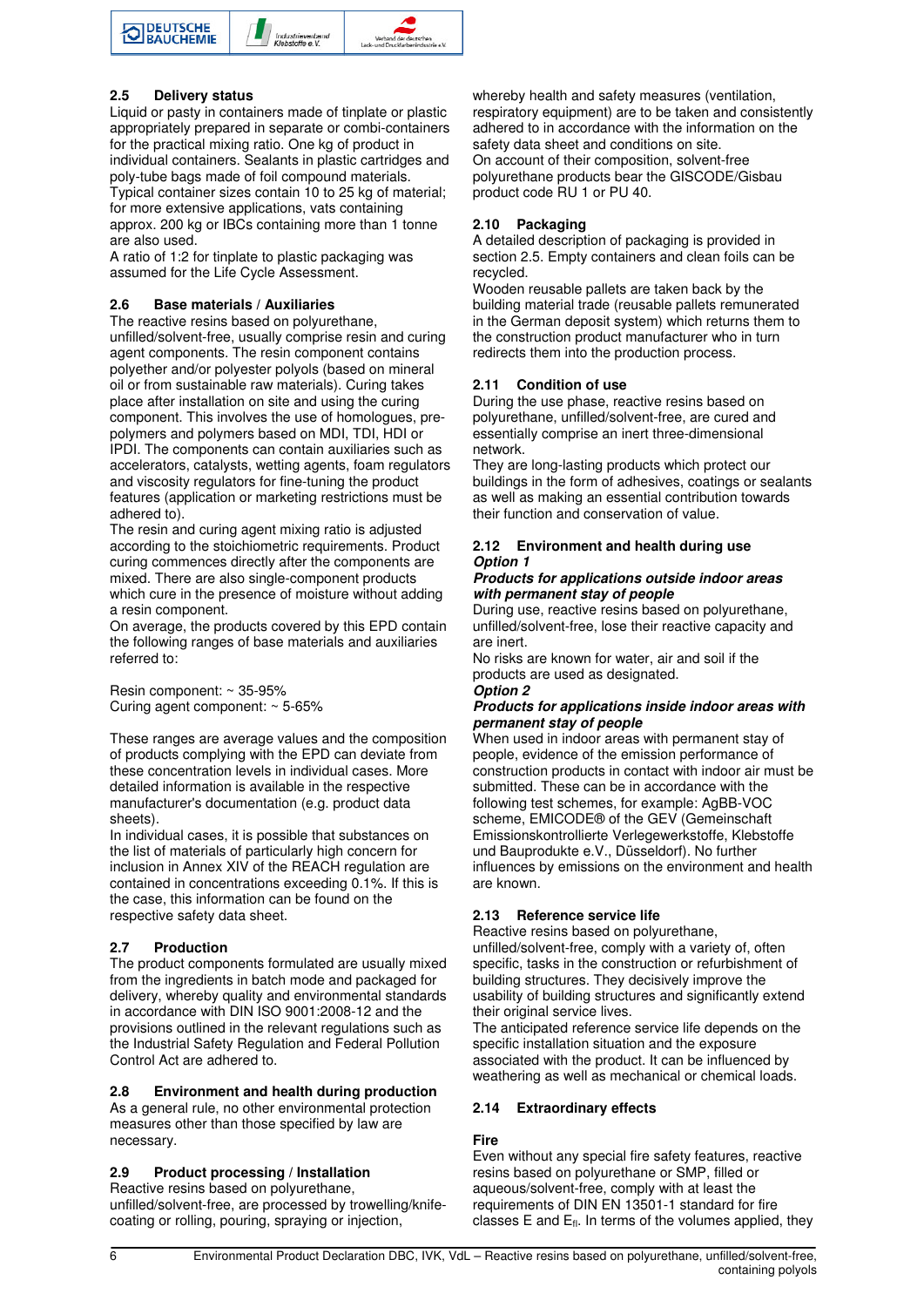

only have a subordinate influence on the fire performance characteristics of the building structure in which they are installed. As networked polyurethane resins do not melt or drip, the resins do not contribute towards spreading fire.

#### **Water**

The reactive resins based on polyurethane, unfilled/solvent-free, are chemically inert and insoluble in water. They are often used to protect building structures from harmful water ingress / the effects of flooding.

#### **Mechanical destruction**

The mechanical destruction of reactive resins based on polyurethane does not lead to any decomposition products which are harmful for the environment or health.

#### **2.15 Re-use phase**

According to present knowledge, no environmentallyhazardous effects in terms of landfilling are to be generally anticipated through dismantling and recycling components to which hardened polyurethane products adhere.

If polyurethane systems can be removed from the components at no great effort, thermal recovery is a practical recycling variant on account of its energy content.

#### **2.16 Disposal**

Individual components which can no longer be recycled must be combined at a specified ratio and hardened.

Hardened product residue is not special waste. Non-hardened product residue is special waste.

Empty, dried containers (free of drops and scraped clean) are directed to the recycling process. Residue must be directed to proper waste disposal taking consideration of local guidelines. The following EWC/AVV waste codes can apply: Hardened product residue: 080112 Paint and varnish waste with the exception of those covered by 08 01 11 080410 Adhesive and sealant compound waste with the exception of those covered by 08 04 09

#### **2.17 Further information**

More information is available in the manufacturer's product or safety data sheets and is available on the manufacturer's websites or on request. Valuable technical information is also available on the associations' websites.

TKB instructions, for example, are available at www.klebstoffe.com or information on Deutsche Bauchemie is available at www.deutschebauchemie.de.

## **3. LCA: Calculation rules**

#### **3.1 Declared unit**

The association EPD refers to the declared unit of 1 kg reactive resin product in the mixing ratio required for processing both components. Consumption per unit area of the products to be applied extensively can range between only a few hundred grams and more than 1 kg per square metre. In the case of products which are injected, the application volume depends on the component to be injected.

An LCA for unfilled, solvent-free, reactive resin products containing polyols and based on PU was calculated in this EPD.

The product with the highest environmental impact in the product groups was declared.

#### **Declared unit**

| <b>Description</b>        | Value | Unit |
|---------------------------|-------|------|
| Declared unit             |       | kα   |
| Conversion factor to 1 kg |       | -    |

#### **3.2 System boundary**

Modules A1/A2/A3, A4, A5 and D are taken into consideration in the LCA:

- A1 Manufacture of preliminary products
- A2 Transport to plant
- A3 Production incl. provision of energy, manufacture of packaging, auxiliaries and

consumables, waste treatment)

- A4 Transport to site
- A5 Installation (disposal of packaging and emissions during installation)

D Credits from incineration of packaging materials and recycling the metal container

The Declaration is therefore from the "cradle to plant gate, with options".

#### **3.3 Estimates and assumptions**

Where no specific GaBi processes were available, the individual recipe ingredients of formulae were estimated on the basis of information provided by the manufacturer or literary sources.

#### **3.4 Cut-off criteria**

No cut-off criteria were applied for calculating the LCA. All raw materials submitted by the associations for the formulae were taken into consideration.

The manufacture of machinery, plants and other infrastructure required for production of the products under review was not taken into consideration in the LCA.

#### **3.5 Background data**

Data from the GaBi 5 data base was used as background data. Where no background data was available, it was supplemented by manufacturer information and literary research.

#### **3.6 Data quality**

Representative products were applied for this sample EPD and the product in a group displaying the highest environmental impact was applied for calculating the LCA results. The data sets are no more than 7 years old. The data was taken from the GaBi 5:2010 data bases and is therefore consistent.

#### **3.7 Period under review**

The review period concerns annual production for the year 2011.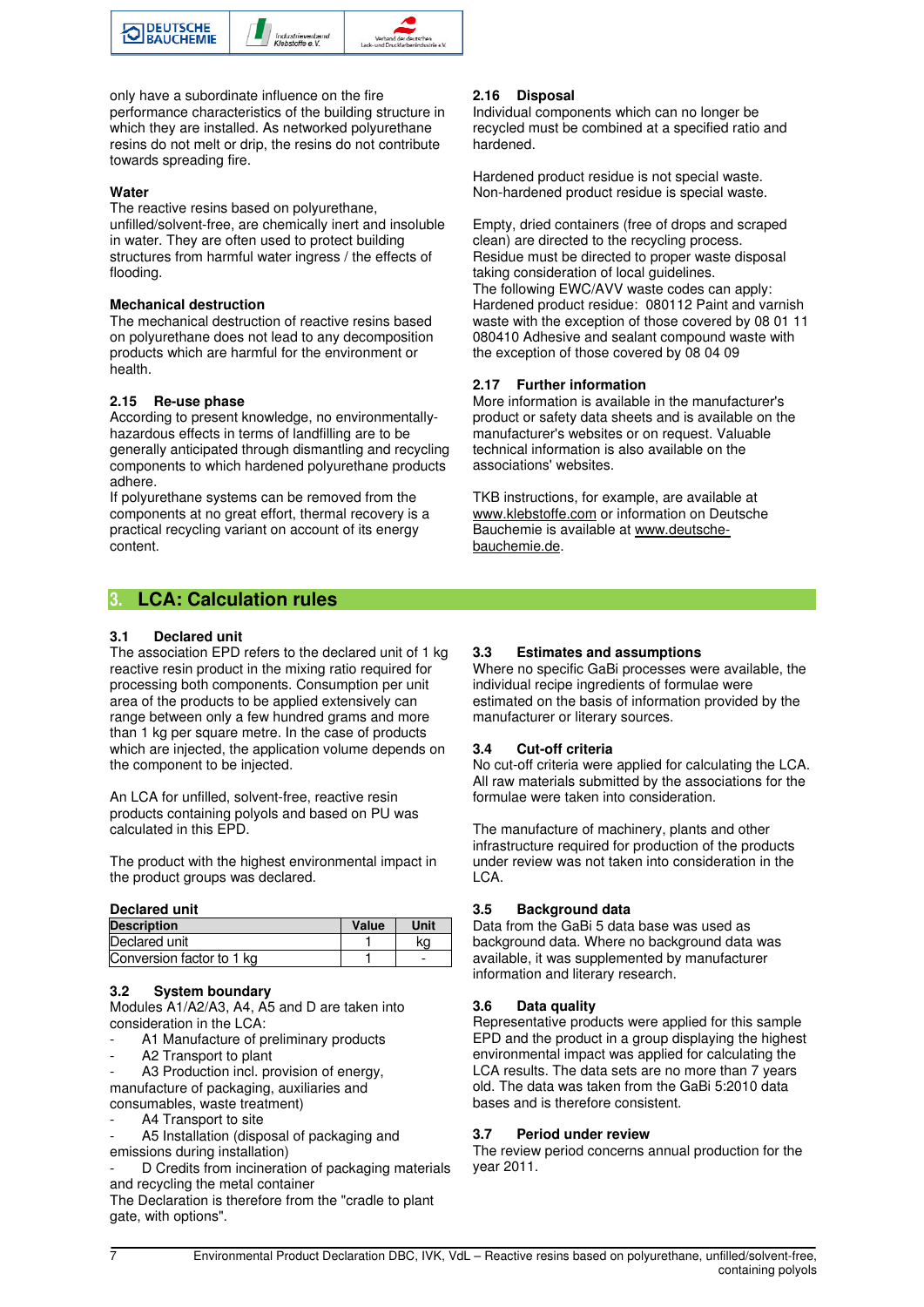

#### **3.8 Allocation**

No allocations were applied for production. A multiinput allocation with a credit for electricity and thermal energy was used for incineration of packaging in accordance with the simple credit method. The credits achieved through packaging disposal are offset in Module D.

#### **3.9 Comparability**

As a general rule, a comparison or evaluation of EPD data is only possible when all of the data to be compared has been drawn up in accordance with DIN EN 15804 and the building context or product-specific

## **4. LCA: Scenarios and additional technical information**

The following technical information forms the basis for the declared modules or can be used for developing specific scenarios in the context of a building evaluation if modules are not declared (MND).

#### **Transport to site (A4)**

| <b>Description</b>                       | Value      | Unit              |
|------------------------------------------|------------|-------------------|
| Litres of fuel                           | 0.0016     | l/100 km          |
| <b>Transport distance</b>                | 500        | km                |
| Capacity (incl. empty runs)              | 85         | $\%$              |
| Gross density of products<br>transported | 900 - 1300 | kq/m <sup>3</sup> |
| Volume capacity factor                   | 100        |                   |

#### **Construction installation process (A5)**

| <b>Description</b>   | Value | Unit |
|----------------------|-------|------|
| <b>Material loss</b> |       | kα   |
|                      |       |      |

characteristics are taken into consideration. In this case, 1 kg reactive resin was selected as the declared unit. Depending on the application, a corresponding conversion factor such as the specific unit area must be taken into consideration.

As a general rule, a comparison or evaluation of EPD data is only possible when all of the data to be compared has been drawn up in accordance with DIN EN 15804 and the building context or product-specific characteristics are taken into consideration.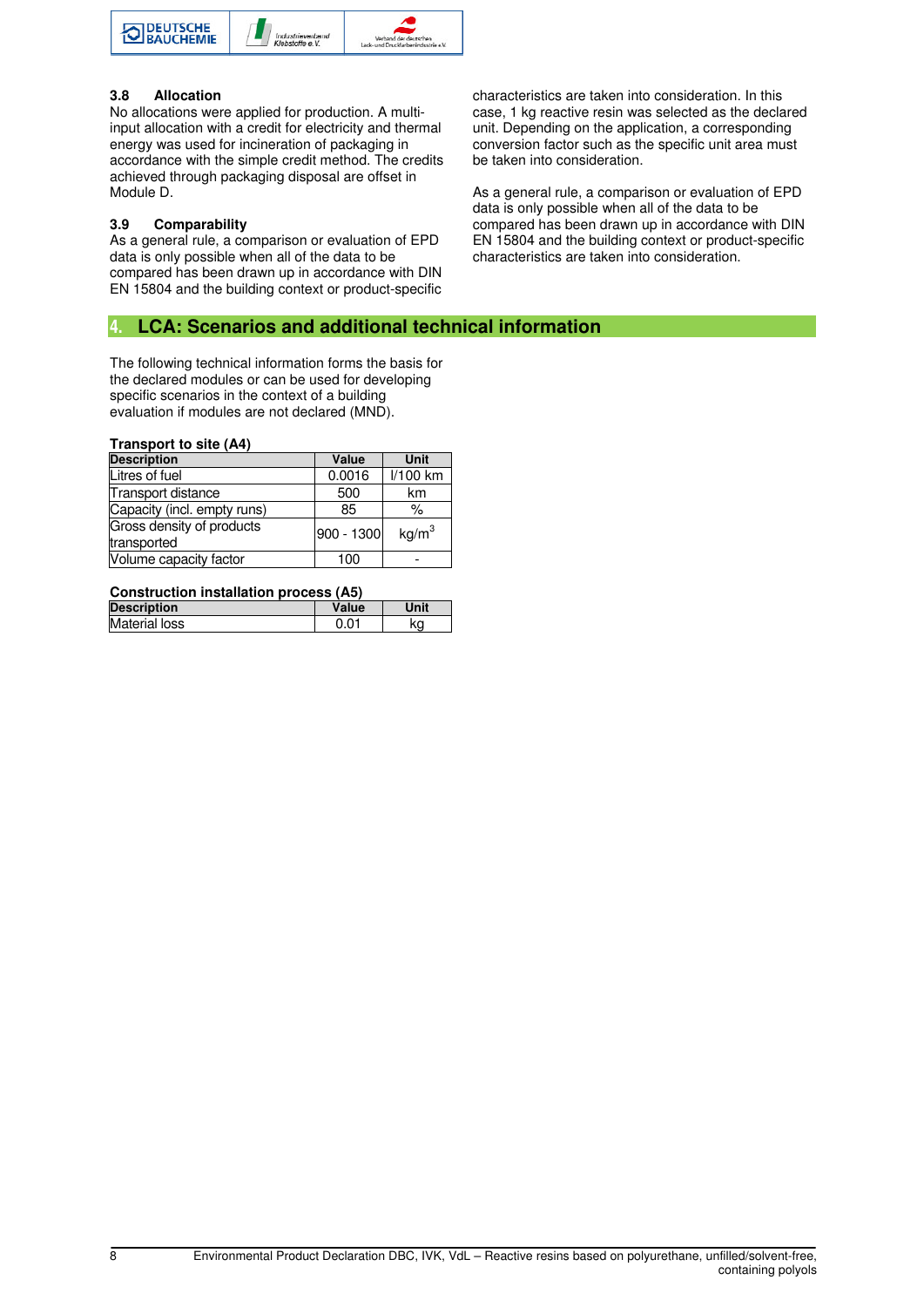

## **5. LCA: Results**

|                                                                                                           |                |                     |                                                         |                                       |                                                                                                 |             |                |                                            |                |            |                                        |                       | SYSTEM BOUNDARIES (X = INCLUDED IN THE LCA; MND = MODULE NOT DECLARED)  |                      |                                                          |                |                                            |
|-----------------------------------------------------------------------------------------------------------|----------------|---------------------|---------------------------------------------------------|---------------------------------------|-------------------------------------------------------------------------------------------------|-------------|----------------|--------------------------------------------|----------------|------------|----------------------------------------|-----------------------|-------------------------------------------------------------------------|----------------------|----------------------------------------------------------|----------------|--------------------------------------------|
|                                                                                                           | Product stage  |                     |                                                         | Construction<br>process stage         | Use stage                                                                                       |             |                |                                            |                |            | End-of-life stage                      |                       |                                                                         |                      | Benefits and<br>loads beyond the<br>system<br>boundaries |                |                                            |
| Raw material supply                                                                                       | Transport      | Production          | Transport from<br>manufacturer to site                  | Assembly                              | Use / Application                                                                               | Maintenance | Repairs        | Replacement                                | Renewal        |            | Operational energy<br>use              | Operational water use | De-construction                                                         | Transport            | Waste treatment                                          | Landfilling    | Re-use, recovery or<br>recycling potential |
| A1                                                                                                        | A <sub>2</sub> | A <sub>3</sub>      | A4                                                      | A5                                    | <b>B1</b>                                                                                       | <b>B2</b>   | B <sub>3</sub> | <b>B4</b>                                  | <b>B5</b>      |            | B <sub>6</sub>                         | <b>B7</b>             | C <sub>1</sub>                                                          | C <sub>2</sub>       | C <sub>3</sub>                                           | C <sub>4</sub> | D                                          |
| X                                                                                                         | X              | X                   | X                                                       | X                                     | <b>MND</b>                                                                                      | <b>MND</b>  | <b>MND</b>     | <b>MND</b>                                 | <b>MND</b>     |            | <b>MND</b>                             | <b>MND</b>            | <b>MND</b>                                                              | <b>MND</b>           | <b>MND</b>                                               | <b>MND</b>     | X                                          |
|                                                                                                           |                | <b>CA RESULTS -</b> |                                                         |                                       |                                                                                                 |             |                |                                            |                |            |                                        |                       | ENVIRONMENTAL IMPACT: 1 kg PU reactive resin, solvent-free and unfilled |                      |                                                          |                |                                            |
|                                                                                                           |                |                     | Parameter                                               |                                       |                                                                                                 |             |                | <b>Unit</b>                                |                |            | A1 - A3                                |                       | A4                                                                      |                      | A <sub>5</sub>                                           |                | D                                          |
|                                                                                                           |                |                     | Global Warming Potential                                |                                       |                                                                                                 |             |                | [kg CO <sub>2</sub> equiv.]                |                |            | $5.87E + 0$                            |                       |                                                                         | 2.58E-2<br>1.25E-1   |                                                          |                | $-1.25E-1$                                 |
|                                                                                                           |                |                     | Ozone Depletion Potential                               |                                       |                                                                                                 |             |                | [kg CFC11<br>equiv.]                       |                |            | 3.44E-8                                |                       |                                                                         | 1.38E-12             |                                                          | 4.5E-12        | $-1.34E-10$                                |
|                                                                                                           |                |                     | Acidification Potential of soil and water               |                                       |                                                                                                 |             |                | [kg SO <sub>2</sub> equiv.]                |                |            | 1.56E-2                                |                       |                                                                         | $1.64E-4$<br>1.45E-5 |                                                          |                | $-3.15E - 4$                               |
|                                                                                                           |                |                     | <b>Eutrification Potential</b>                          |                                       | Photochemical Ozone Creation Potential                                                          |             |                | $[kg (PO4)3$ equiv.]<br>[kg ethene equiv.] |                |            | 4.74E-3<br>2.91E-3                     |                       | 4.06E-5<br>$-7.03E - 5$                                                 |                      | 2.94E-6<br>$1.3E-6$                                      |                | $-2.77E-5$<br>$-4.39E - 5$                 |
|                                                                                                           |                |                     |                                                         |                                       | Abiotic Depletion Potential non-Fossil Resources                                                |             |                | [kg Sb equiv.]                             |                |            | 3.74E-5                                |                       | 1.18E-9                                                                 |                      | 1.82E-9                                                  |                | $-6.35E-9$                                 |
|                                                                                                           |                |                     |                                                         |                                       | Abiotic Depletion Potential Fossil Resources                                                    |             |                | [MJ]                                       |                |            | $1.14E + 2$                            |                       | 3.56E-1                                                                 |                      | 2.96E-2                                                  |                | $-1.66E + 0$                               |
|                                                                                                           |                |                     |                                                         |                                       |                                                                                                 |             |                |                                            |                |            |                                        |                       |                                                                         |                      |                                                          |                |                                            |
| CA RESULTS - USE OF RESOURCES: 1 kg PU reactive resin, solvent-free and unfilled<br>Parameter             |                |                     |                                                         | <b>Unit</b>                           |                                                                                                 |             | A1 - A3        |                                            | A <sub>4</sub> |            | A <sub>5</sub>                         |                       | D                                                                       |                      |                                                          |                |                                            |
|                                                                                                           |                |                     |                                                         |                                       | Renewable primary energy as energy carrier                                                      |             |                | <b>MJ</b>                                  |                |            | 3.86E+0                                |                       | $\overline{\phantom{a}}$                                                |                      | $\overline{\phantom{a}}$                                 |                | $\blacksquare$                             |
|                                                                                                           |                |                     |                                                         |                                       | Renewable primary energy as material utilisation                                                |             |                | <b>MJI</b>                                 |                |            | $0.0E + 0$                             |                       |                                                                         |                      |                                                          |                |                                            |
|                                                                                                           |                |                     |                                                         |                                       | Total use of renewable primary energy sources<br>Non-renewable primary energy as energy carrier |             |                | [MJ]<br>[MJ]                               |                | $9.4E + 1$ | 3.86E+0                                |                       | $1.42E - 2$<br>$\overline{\phantom{a}}$                                 |                      | $2.19E - 3$<br>$\Box$                                    |                | $-6.74E - 2$<br>ä,                         |
|                                                                                                           |                |                     |                                                         |                                       | Non-renewable primary energy as material utilisation                                            |             |                | [MJ]                                       |                | $2.5E+1$   |                                        |                       |                                                                         |                      |                                                          |                |                                            |
|                                                                                                           |                |                     |                                                         |                                       | Total use of non-renewable primary energy sources                                               |             |                | [MJ]                                       |                |            | $1.19E + 2$                            |                       | 3.56E-1                                                                 |                      | 2.96E-2                                                  |                | $-1.66E + 0$                               |
|                                                                                                           |                |                     | Use of secondary materials                              |                                       |                                                                                                 |             |                | [kg]                                       |                |            | $0.0E + 0$                             |                       | ä,                                                                      |                      |                                                          |                |                                            |
|                                                                                                           |                |                     | Renewable secondary fuels                               |                                       |                                                                                                 |             |                | 1.17E-3<br>[MJ]<br>1.22E-2                 |                |            | $3.01E - 6$<br>$4.01E - 7$<br>$4.2E-6$ |                       |                                                                         |                      | 7.66E-4                                                  |                |                                            |
|                                                                                                           |                |                     | Non-renewable secondary fuels<br>Net use of fresh water |                                       |                                                                                                 |             |                | <b>MJ</b><br>$\lceil m^3 \rceil$           |                |            | 2.68E+0                                |                       | 3.16E-5<br>1.32E-3<br>2.53E-3                                           |                      |                                                          |                | 8.07E-3<br>$-6.09E - 2$                    |
|                                                                                                           |                |                     |                                                         |                                       |                                                                                                 |             |                |                                            |                |            |                                        |                       |                                                                         |                      |                                                          |                |                                            |
| <b>CA RESULTS - OUTPUT FLOWS AND WASTE CATEGORIES:</b><br>kg PU reactive resin, solvent-free and unfilled |                |                     |                                                         |                                       |                                                                                                 |             |                |                                            |                |            |                                        |                       |                                                                         |                      |                                                          |                |                                            |
|                                                                                                           |                |                     | Parameter                                               |                                       |                                                                                                 |             |                | <b>Unit</b>                                |                |            | A1 - A3                                |                       | A <sub>4</sub>                                                          |                      | A <sub>5</sub>                                           |                | D                                          |
| Hazardous waste for disposal                                                                              |                |                     |                                                         |                                       | [kg]                                                                                            |             |                |                                            |                |            |                                        |                       |                                                                         |                      |                                                          |                |                                            |
| Disposed of, non-hazardous waste                                                                          |                |                     |                                                         |                                       | [kg]                                                                                            |             |                | $5.1E+0$                                   |                | 1.88E-3    |                                        | 5.94E-3               |                                                                         | $-6.31E-1$           |                                                          |                |                                            |
|                                                                                                           |                |                     | Disposed of, radioactive waste                          |                                       |                                                                                                 |             |                | [kg]                                       |                |            | 1.88E-3                                |                       | 5.03E-7                                                                 |                      | 1.52E-6                                                  |                | $-3.57E - 5$                               |
|                                                                                                           |                |                     | Components for re-use<br>Materials for recycling        |                                       |                                                                                                 |             |                | [kg]                                       |                |            | ä,<br>ä,                               |                       | $\bar{\phantom{a}}$                                                     |                      | $\overline{\phantom{a}}$<br>$\Box$                       |                | ä,                                         |
|                                                                                                           |                |                     | Materials for energy recovery                           |                                       |                                                                                                 |             |                | [kg]<br>[kg]                               |                |            | ÷.                                     |                       | $\overline{\phantom{a}}$                                                |                      | $\omega$                                                 |                | ÷.                                         |
|                                                                                                           |                |                     | Exported electrical energy                              |                                       |                                                                                                 |             |                | [MJ]                                       |                |            | ä,                                     |                       | $\overline{\phantom{a}}$                                                |                      | $1.77E-1$                                                |                | $\omega$                                   |
|                                                                                                           |                |                     |                                                         | Exported thermal energy<br>[MJ]<br>ä, |                                                                                                 |             |                |                                            | $\blacksquare$ |            | 4.27E-1                                |                       | $\omega$                                                                |                      |                                                          |                |                                            |

*"Hazardous waste for disposal" indicator: No Declaration in accordance with the Expert Committee (SVA) decision of 4.10.2012*

## **6. LCA: Interpretation**

On consideration of the results of **non-renewable primary energy requirements**, it is apparent that the greatest share (97%) is accounted for by the provision of preliminary products. The preliminary products used in the recipes are largely manufactured on the basis of crude oil and are associated with high energy requirements. The curing agent components in particular are responsible for a relatively high percentage of the environmental impacts.

At less than 3% of overall primary energy, the share of **renewable primary energy** is very low. The contributions made by preliminary products (A1) and production (A3) to renewable primary requirements are obvious. In the case of A1, the renewable

percentage of the power mix is the main cause while the wooden pallets for packaging are responsible in A3 as solar energy is required for photosynthesis during wood production (growth).

The **Global Warming Potential (GWP)** is also dominated by the production of preliminary products. In terms of the GWP, the curing agent components display higher environmental impacts than the resin component. Production (A3) contributes less than 5% to the GWP. None of the other life cycle phases have a significant influence on the GWP.

In the case of the **Ozone Depletion Potential (ODP)**, it is apparent that the influences are almost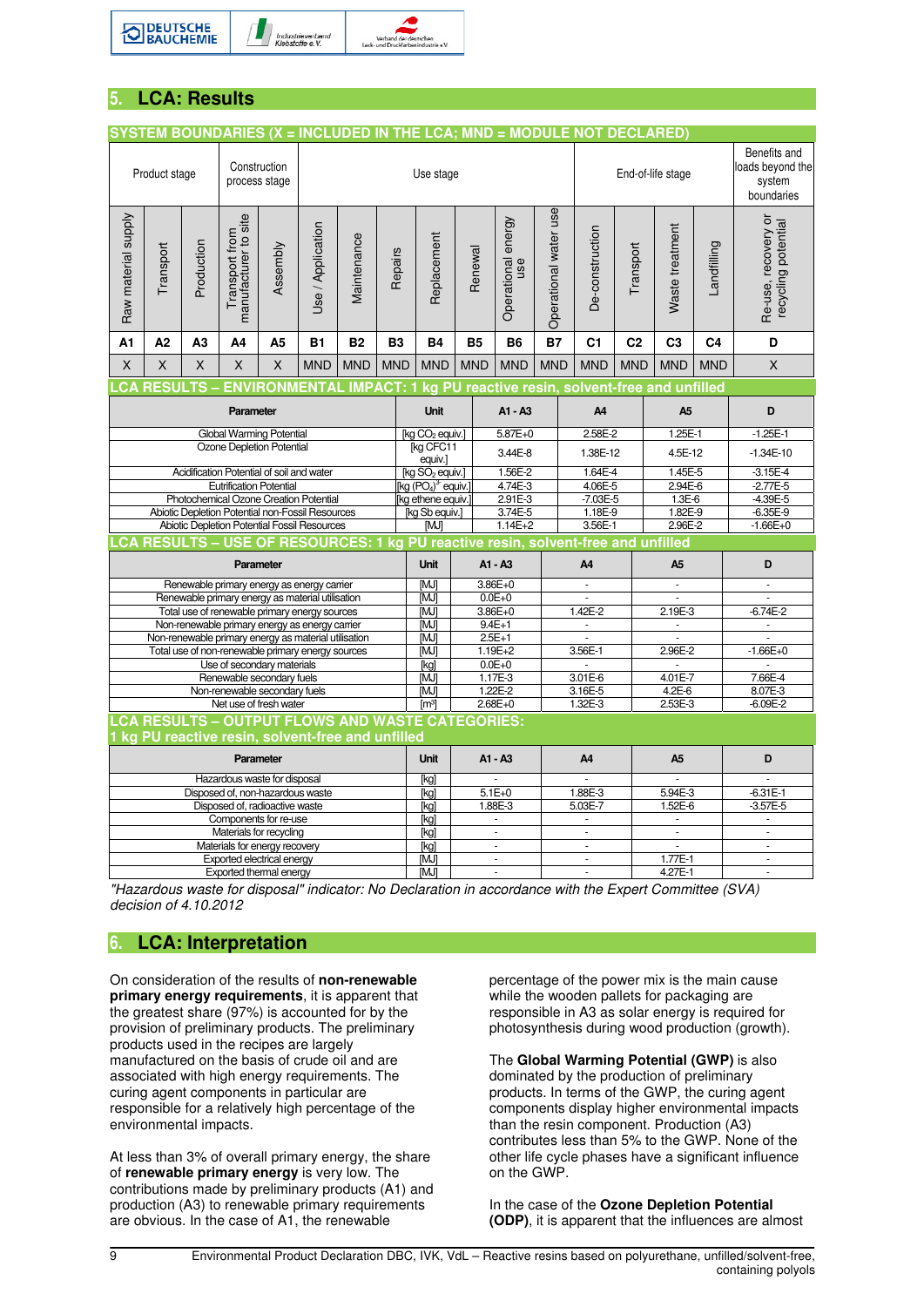

exclusively necessitated by A1 and A3 which are primarily accounted for by halogenated organic emissions from the power mix used.

The **Acidification Potential (AP)** is primarily caused by nitric oxides and sulphur dioxide incurred during manufacture of the preliminary products. In the case of A3 (Production), electricity and manufacture of the containers play the main roles, accounting for approx. 3-4% of the AP. The results also depict transport to the site and the nitrogen emissions associated with this which, however, account for less than 1% of the AP.

Consideration of the **Eutrification Potential (EP)** clearly indicates that this parameter is almost exclusively influenced by Manufacturing (A1) (> 95%). Others modules do not play any role of relevance.

The **Photochemical Ozone Creation Potential (POCP)** is also dominated by manufacture (A1). Production (A3) also makes a significant contribution (>15%) to the POCP. Apart from nitrogen monoxide and sulphur dioxide, NMVOCs are particularly responsible for the POCP.

## **7. Requisite evidence**

#### **7.1 VOC**

Special tests and evidence have not been carried out or provided within the framework of drawing up this sample Environmental Product Declaration. Where the products are used in an area of application (e.g. recreation area) demanding testing/provision of

VOC emissions in the recreation area, such evidence should always be submitted in the individual EPDs. Evidence pertaining to VOC can be listed for selected products or applications (e.g. recreation area). The following limit values apply (maximum values in  $[\mu q/m^3]$ :

| Classification/<br><b>EMICODE</b>                                        | <b>EC1 Plus</b> | EC <sub>1</sub> | EC <sub>2</sub> | <b>RAL UZ 113 (*)</b> | DIBt/AgBB    |
|--------------------------------------------------------------------------|-----------------|-----------------|-----------------|-----------------------|--------------|
| TVOC $(C_6 \, C_{16})$ (after 3/28d)                                     | 750 / 60        | 1000 / 100      | 3000/<br>300    | 1000 / 100            | 10000 / 1000 |
| TSVOC $(C_{16}C_{22})$ (after 28d)                                       | 40              | 50              | 100             | 50                    | 100          |
| C1, C1 - Materials<br>* Total after 3d<br>** for each material after 28d | $10^*/1**$      | $10^*/1$ **     | $10^*/1**$      | $10^*/1**$            | $10^*/1**$   |
| Total formaldehyde / acetaldehyde<br>[ppb] (after 3d)                    | 50/50           | 50/50           | 50/50           | 50/50                 | $-$ / $-$    |
| Total VOC without NIK and non-<br>identifiable materials (after 28d)     | 40              |                 |                 | 40                    | 100          |
| R-value (after 28d)                                                      |                 |                 |                 |                       |              |

(\*) e.g. for flooring adhesives; additional RAL UZ can be of relevance for other dispersion-based products.

**Measuring process:** GEV test method for determining the emissions of volatile organic compounds from building products in accordance with DIN EN ISO 16000 Parts 3, 6, 9 and 11 in a test chamber. Testing for CMR substances and TVOC/TSVOC after 3 and 28 days.

The corresponding test certificate (e.g. EMICODE licence, Blue Angel as per RAL 113) shall apply as **evidence**. If necessary, the results are to be provided in the form of the emission class.

### **8. References**

**Institut Bauen und Umwelt e.V.**, Königswinter (pub.):

**General Principles** for the EPD range of Institut Bauen und Umwelt e.V. (IBU), 2011-09

## **Product Category Rules for Building Products, Part**

**A:** Calculation rules for the Life Cycle Assessment and requirements on the background report, 2012-09

#### **DIN EN ISO 14025:2011-10**

Environmental labels and declarations – Type III environmental declarations – Principles and procedures.

#### **EN 15804:2012-04**

Sustainability of construction works – Environmental product declarations – Core rules for the product category of construction products.

#### **PCR 2011, Part A**

Institut Bauen und Umwelt e.V., Königswinter (pub.): Product Category Rules for Building Products from the range of Environmental Product Declarations of Institut Bauen und Umwelt (IBU), Part A: Calculation rules for the Life Cycle Assessment and requirements on the background report, 2011-07 http://www.bau-umwelt.de/www.bau-umwelt.de

#### **PCR 2011, Part B**

Product Category Rules for Building Products, Part B: Requirements on the EPD for reactive resin products, 2011-06 www.bau-umwelt.de

#### **ISO 14025**

DIN EN ISO 14025:2009-11, Environmental labels and declarations – Type III environmental declarations – Principles and procedures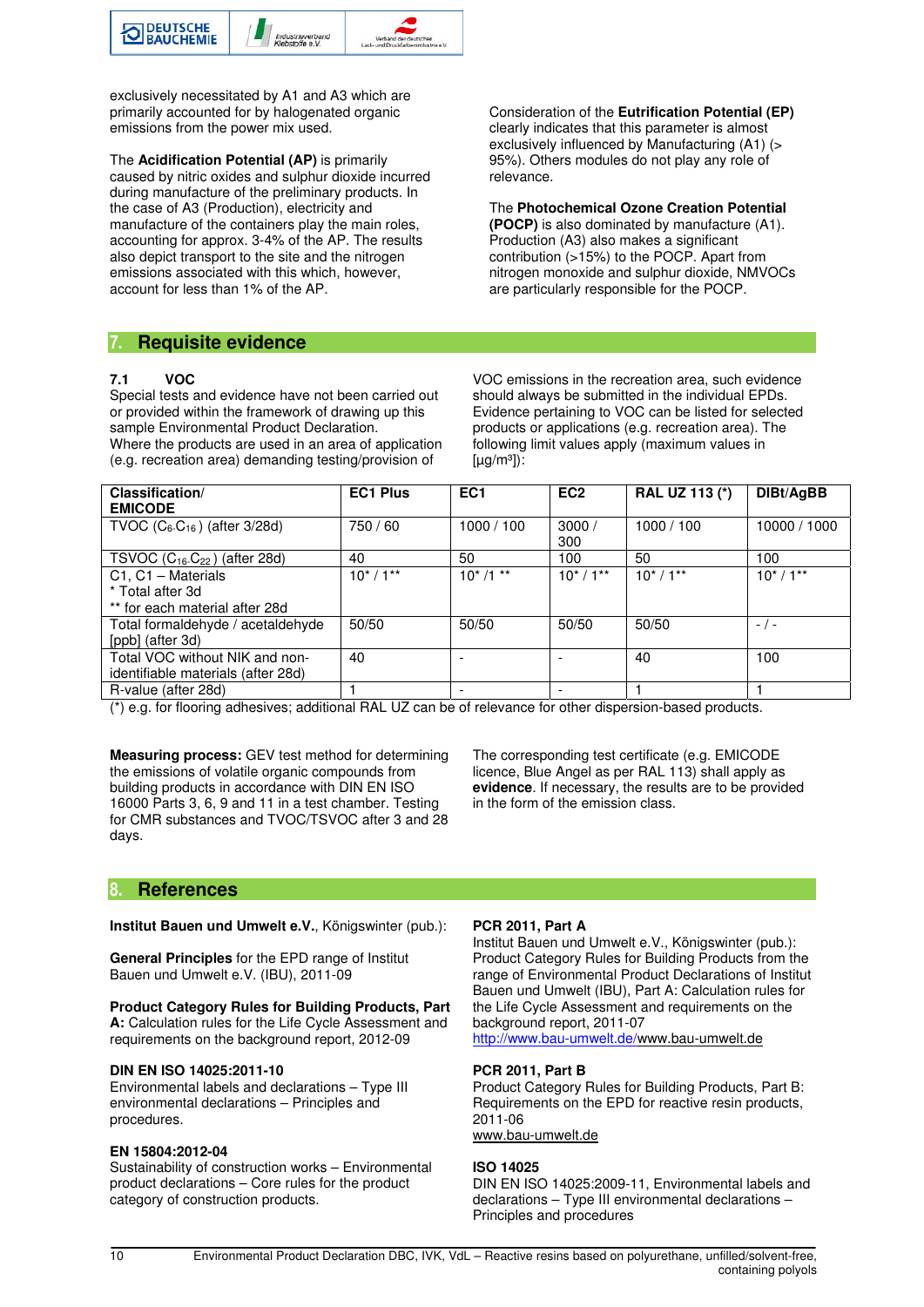

#### **DIN EN 15804**

EN 15804:2011-04, Sustainability of construction works – Environmental product declarations – Core rules for the product category of construction products

#### **2000/532/EC**

Commission decision dated 3 May 2000 replacing decision 94/3/EC on a waste directory in accordance with Article 1 a) of Council Directive 75/442/EEC on waste and Council decision 94/904/EC on a directory of hazardous waste in terms of Article 1, paragraph 4 of Directive 91/689/EEC on hazardous waste

#### **DIN EN 1771:2004-11**

Products and systems for the protection and repair of concrete structures – Test methods – Determining the injectability and splitting tensile strength; German version EN 1771:2004

#### **DIN EN 1504-5:2012-07**

Products and systems for the protection and repair of concrete structures – Definitions, requirements, quality control and evaluation of conformity – Part 5: Injecting concrete components

#### **DIN EN 1504-2:2005-01**

Products and systems for the protection and repair of concrete structures – Definitions, requirements, quality control and evaluation of conformity – Part 2: Surface protection systems for concrete; German version EN 1504-2:2004

#### **DIN EN ISO 3219:1994-10**

Plastics – Polymers/Resins in liquid state or as emulsions or dispersions – Determination of viscosity using a rotational viscometer with defined shear rate (ISO 3219:1993); German version EN ISO 3219:1994

#### **DIN EN ISO 9514:2005-07**

Paints and varnishes – Determination of the pot life of multi-component coating systems – Preparation and conditioning of samples and guidelines for testing (ISO 9514:2005); German version EN ISO 9514:2005

#### **DIN EN ISO 7783:2012-02**

Paints and varnishes – Determination of water permeability – Cup method (ISO 7783:2011); German version EN ISO 7783:2011

#### **DIN EN 1062-6:2002-10**

Paints and varnishes – Coating materials and coating systems for exterior substrates and concrete – Part 6: Determination of carbon dioxide permeability; German version EN 1062-6:2002

#### **DIN EN 1062-3:2008-04**

Paints and varnishes – Coating materials and coating systems for exterior substrates and concrete – Part 3: Determining water permeability; German version EN 1062-3:2008

#### **DIN EN 1542:1999-07**

Products and systems for the protection and repair of concrete structures – Test methods – Determining the adhesive strength in a pull-off test; German version EN 1542:1999

#### **DIN EN 12003:2009-01**

Adhesive for tiles – Determining the shear strengths of reactive resin adhesives; German version EN 12003:2008

#### **DIN EN 12004:2012-09**

Adhesive for tiles – Requirements, evaluation of conformity, classification and designation; German version EN 12004:2007+A1:2012

#### **DIN EN 1346:2007-11**

Adhesive for tiles – Determining the open time; German version EN 1346:2007

#### **DIN EN 13501-1:2010-01**

Classification of building products and types by fire performance – Part 1: Classification with the results of tests on fire performance by building products; German version EN 13501-1:2007 + A1:2009

#### **DIN EN 13892-8:2003-02**

Test methods for screed material and floor screeds – Determining tensile strength; German version EN 13892-8:2002

#### **DIN EN ISO 3219:1994-10**

Plastics – Polymers/Resins in liquid state or as emulsions or dispersions – Determination of viscosity using a rotational viscometer with defined shear rate (ISO 3219:1993); German version EN ISO 3219:1994

#### **DIN EN ISO 2811-1:2011-06**

Paints and varnishes - Determining density – Part 1: Pycnometer method (ISO 2811-1:2011); German version EN ISO 2811-1:2011

#### **DIN EN ISO 1522:2007-04**

Paints and varnishes – Pendulum damping test (ISO 1522:2006); German version EN ISO 1522:2006

#### **DIN EN 13501-1:2010-01**

Classification of building products and types by fire performance - Part 1: Classification with the results of tests on fire performance by building products; German version EN 13501-1:2007 + A1:2009

#### **DIN EN 13813:2003-01**

Screed material and floor screeds – Screed materials – Properties and requirements; German version EN 13813:2002

#### **DIN EN 18356:2012-10**

German construction tendering and contract regulations – Part C: General technical contract conditions for construction (ATV) – Parquet flooring

#### **DIN EN ISO 9001:2008-12**

Quality management systems – Requirements (ISO 9001:2008); trilingual version EN ISO 9001:2008

#### **DIN 18365:2012-09**

German construction tendering and contract regulations – Part C: General technical contract conditions for construction (ATV) - Flooring work

#### **DIN 53505:2000-08**

Testing rubber and elastomers – Hardness test to Shore A and Shore D

#### **DIN CEN/TS 14472-1 to 4:2003-10**

Resilient, textile and laminate floor coverings – Design, preparation and installation – Part 1: General; German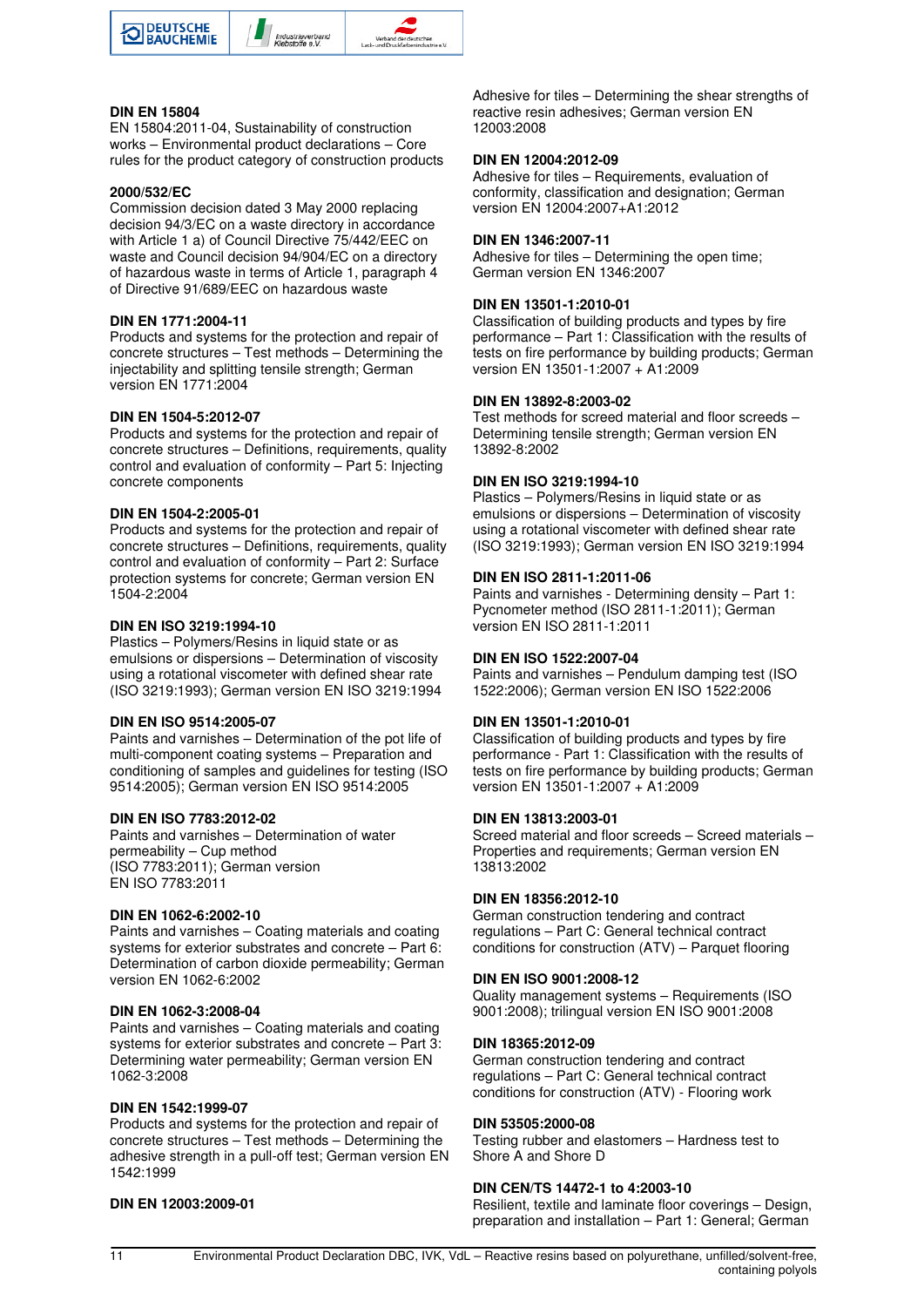

version CEN/TS 14472-1:2003; Part 4: Resilient floor coverings; German version CEN/TS 14472-4:2003

#### **DIN CEN/TS 15717:2008-07**

Parquet flooring – General guideline for installation; German version CEN/TS 15717:2008

#### **ETAG 005-3:2005-02**

Guideline for European Technical Approval of liquidapplied roof waterproofing kits, Part 3: Special stipulations for kits based on glass-reinforced resilient unsaturated polyester resin (ETAG 005); edition 2000- 03; revision 2004-03

#### **ETAG 022:2007-07**

Part 1 Waterproofing for wet room walls and floors – Part 1: Liquid-applied coverings with or without wearing surface

#### **ETAG 033:2010-09**

Liquid-applied covering systems for concrete bridges

#### **DIN ISO 16000-3:2002-08**

Indoor air – Part 3: Determination of formaldehyde and other carbonyl compounds by sampling using a pump (ISO 16000-3:2001)

#### **DIN ISO 16000-6:2004-12**

Indoor air – Part 6: Determination of volatile organic compounds indoors and in test chambers by sampling on TENAX TA®, thermal desorption and gas chromatography using MS or FID (ISO 16000-6:2004)

#### **DIN EN ISO 16000-9:2008-04**

Indoor air – Part 9: Determination of the emission of volatile organic compounds from building products and furnishings – Emission test chamber method (ISO 16000-9:2006); German version EN ISO 16000-9:2006

#### **DIN EN ISO 16000-11:2006-06**

Indoor air – Part 11: Determination of the emission of volatile organic compounds from building products and furnishings – Sampling, storage of samples and preparation of test specimens (ISO 16000-11:2006); German version EN ISO 16000-11:2006

#### **GaBi 5 2010**

GaBi 5: Software and data base for comprehensive analysis. LBP, University of Stuttgart and PE International, 2011

#### **GaBi 5 2010b**

GaBi 5: Documentation of GaBi 5 data sets from the data base for comprehensive analysis LBP, University of Stuttgart and PE International, 2011 http://documentation.gabi-software